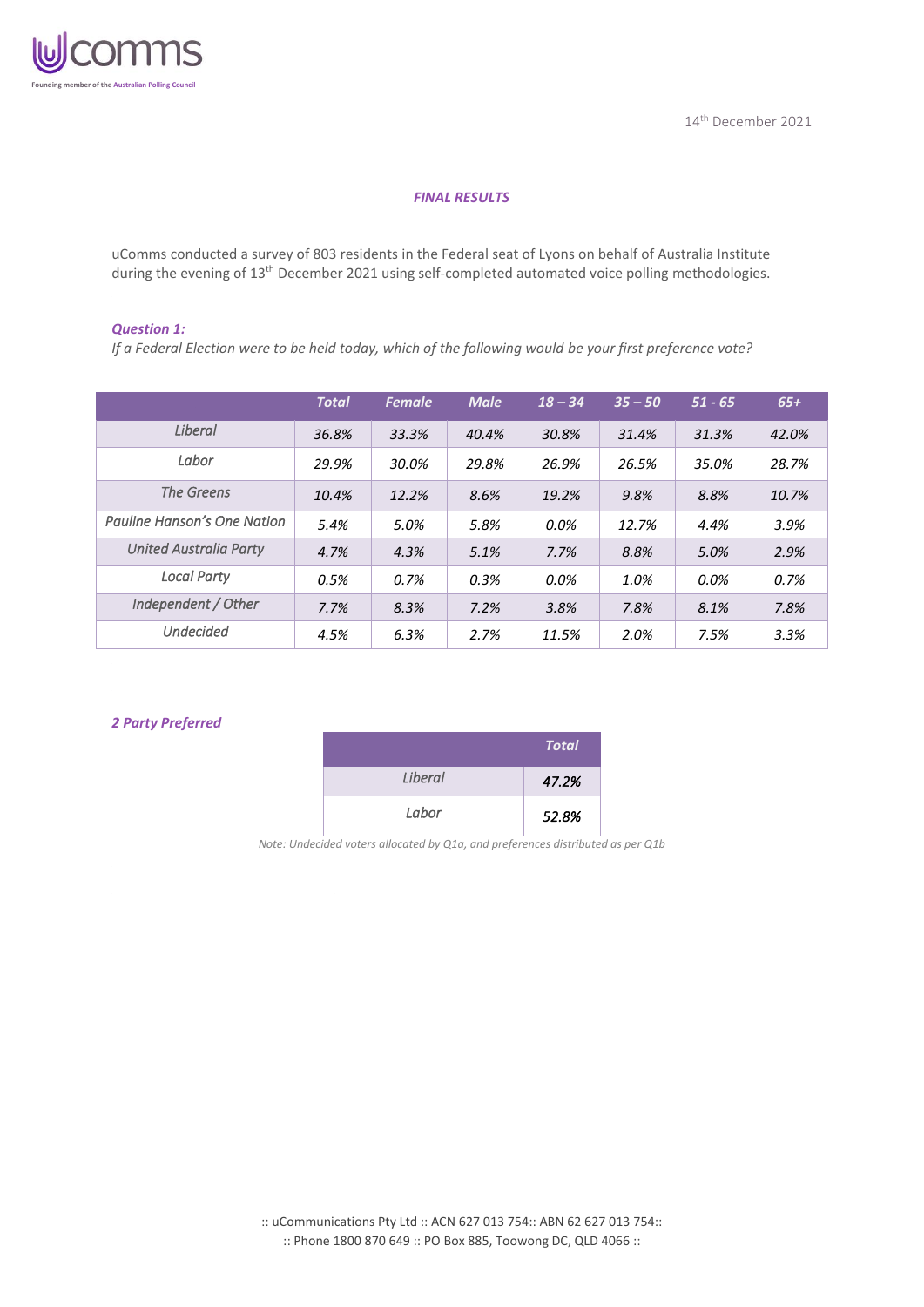

### *Question 1a:*

*Being undecided to which of the following do you have even a slight leaning?*

|                               | <b>Total</b> |
|-------------------------------|--------------|
| <i>I</i> iheral               | 22.2%        |
| Labor                         | 37.0%        |
| The Greens                    | 3.7%         |
| Pauline Hanson's One Nation   | 3.7%         |
| <b>United Australia Party</b> | 11.1%        |
| <b>Local Party</b>            | 0.0%         |
| Independent / Other           | 22.2%        |

*Note: Only respondents who answered "Undecided" in Question 1 were asked Question 1a*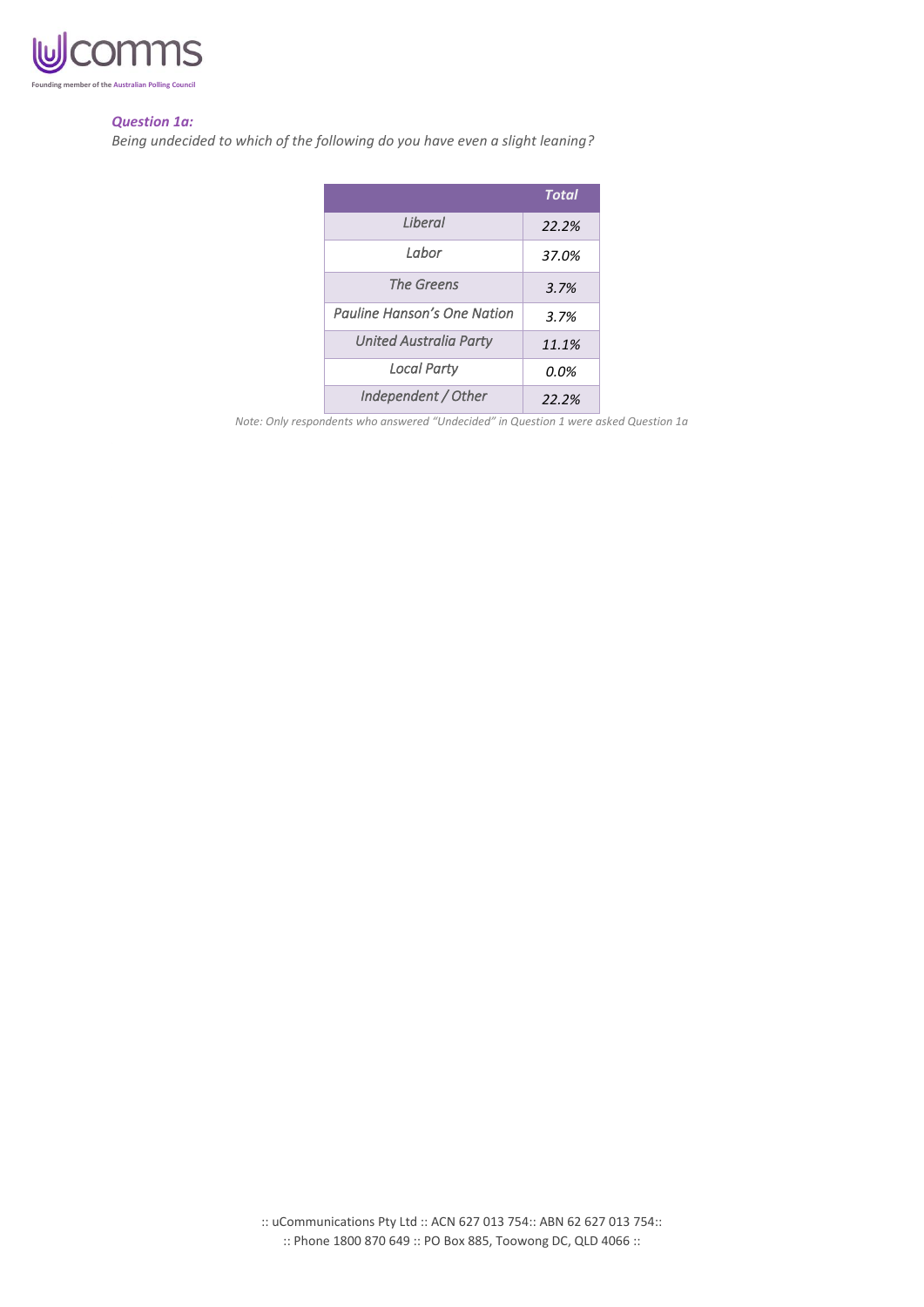

## *Question 1b:*

*Which of the following two parties would you preference higher?*

|                | <b>Total</b> |
|----------------|--------------|
| <b>Liberal</b> | 31.9%        |
| Labor          | 68.1%        |

*Note: Only respondents who didn't answer 'Liberal' or 'Labor' In Question 1 and 1a were included in Question 1b*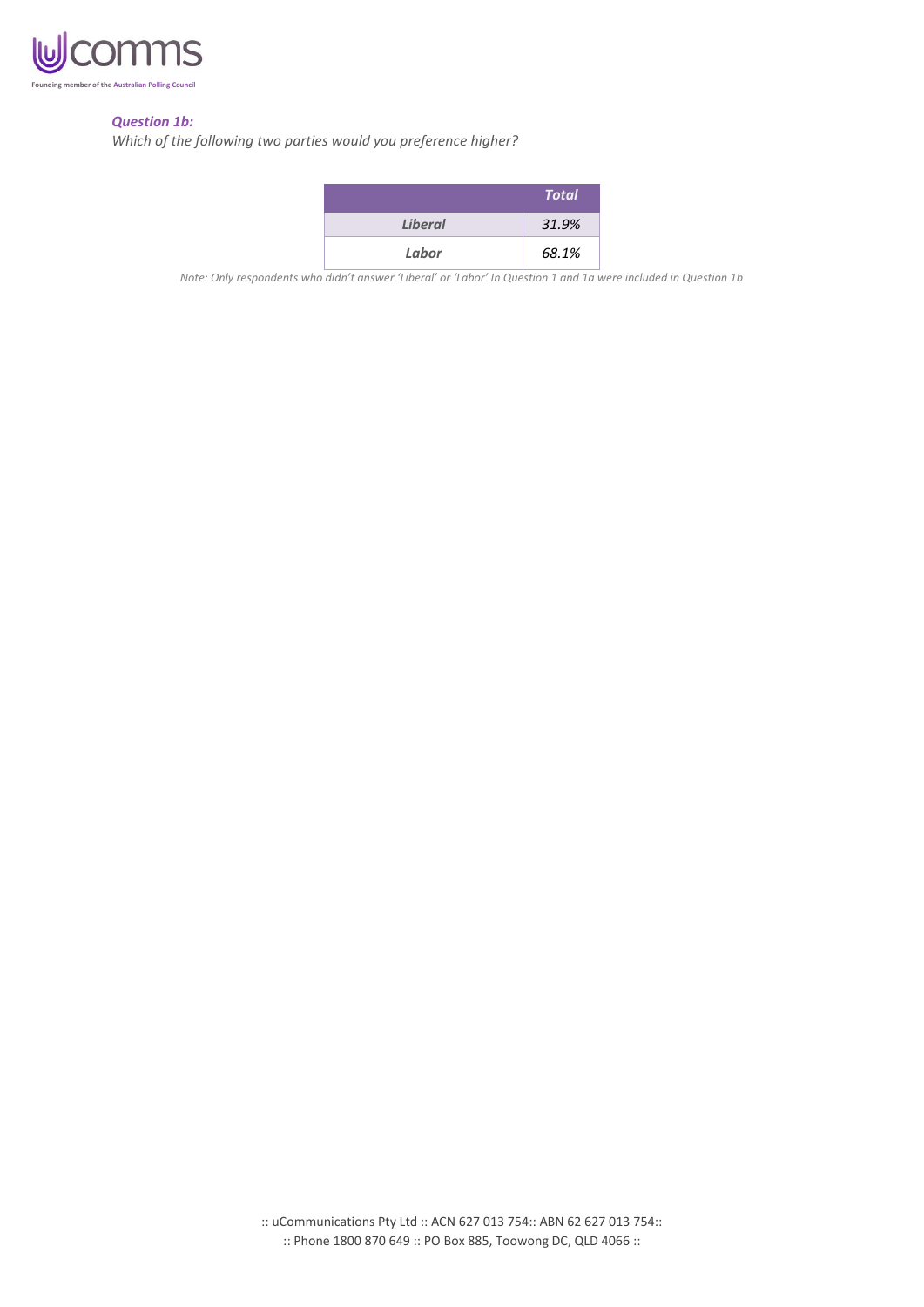

## *Question 2:*

*Which party are you intending to vote for in the Senate?*

|                                              | <b>Total</b> | <b>Female</b> | <b>Male</b> | $18 - 34$ | $35 - 50$ | $51 - 65$ | $65+$ |
|----------------------------------------------|--------------|---------------|-------------|-----------|-----------|-----------|-------|
| <b>Liberal</b>                               | 33.4%        | 30.0%         | 37.0%       | 30.8%     | 27.5%     | 30.0%     | 37.5% |
| Labor                                        | 25.5%        | 25.7%         | 25.3%       | 26.9%     | 21.6%     | 27.5%     | 25.7% |
| <b>The Greens</b>                            | 9.4%         | 11.6%         | 7.2%        | 19.2%     | 12.7%     | 9.4%      | 7.5%  |
| Jacqui Lambie Network                        | 13.8%        | 14.2%         | 13.4%       | 7.7%      | 12.7%     | 15.6%     | 13.7% |
| <b>Pauline Hanson's One</b><br><b>Nation</b> | 6.1%         | 5.0%          | 7.2%        | 7.7%      | 14.7%     | 4.4%      | 3.9%  |
| <b>Local Party</b>                           | 0.7%         | $0.7\%$       | 0.7%        | 0.0%      | 0.0%      | 0.6%      | 1.0%  |
| <b>United Australia Party</b>                | 2.9%         | 3.0%          | 2.7%        | 7.7%      | 5.9%      | 3.1%      | 1.3%  |
| Independent / Other                          | 5.9%         | 6.9%          | 4.8%        | 0.0%      | 4.9%      | 6.9%      | 6.2%  |
| <b>Undecided</b>                             | 2.4%         | 3.0%          | 1.7%        | 0.0%      | 0.0%      | 2.5%      | 3.3%  |

|                                              | <b>Total</b> | LIB   | LAB   | <b>GRE</b> | <b>ONE</b> | <b>UAP</b> | <b>LOCAL</b> | <b>OTH</b> | <b>UND</b> |
|----------------------------------------------|--------------|-------|-------|------------|------------|------------|--------------|------------|------------|
| <b>Liberal</b>                               | 33.4%        | 86.8% | 1.7%  | 1.6%       | 3.1%       | 3.6%       | 0.0%         | 2.2%       | 7.4%       |
| Labor                                        | 25.5%        | 3.2%  | 75.3% | 9.7%       | 3.1%       | 3.6%       | 0.0%         | 0.0%       | 11.1%      |
| <b>The Greens</b>                            | 9.4%         | 0.9%  | 5.6%  | 59.7%      | 3.1%       | 0.0%       | 0.0%         | 8.7%       | 7.4%       |
| Jacqui Lambie Network                        | 13.8%        | 5.0%  | 11.2% | 19.4%      | 12.5%      | 10.7%      | 33.3%        | 47.8%      | 33.3%      |
| <b>Pauline Hanson's One</b><br><b>Nation</b> | 6.1%         | 1.8%  | 0.0%  | $0.0\%$    | 78.1%      | 21.4%      | 0.0%         | 0.0%       | 3.7%       |
| <b>Local Party</b>                           | 0.7%         | 0.0%  | 0.6%  | $0.0\%$    | 0.0%       | 7.1%       | 33.3%        | 0.0%       | 0.0%       |
| <b>United Australia Party</b>                | 2.9%         | 0.0%  | 0.6%  | 0.0%       | 0.0%       | 50.0%      | 0.0%         | 4.3%       | 0.0%       |
| Independent / Other                          | 5.9%         | 0.9%  | 3.9%  | 6.5%       | 0.0%       | 3.6%       | 33.3%        | 37.0%      | 11.1%      |
| <b>Undecided</b>                             | 2.4%         | 1.4%  | 1.1%  | 3.2%       | 0.0%       | $0.0\%$    | 0.0%         | 0.0%       | 25.9%      |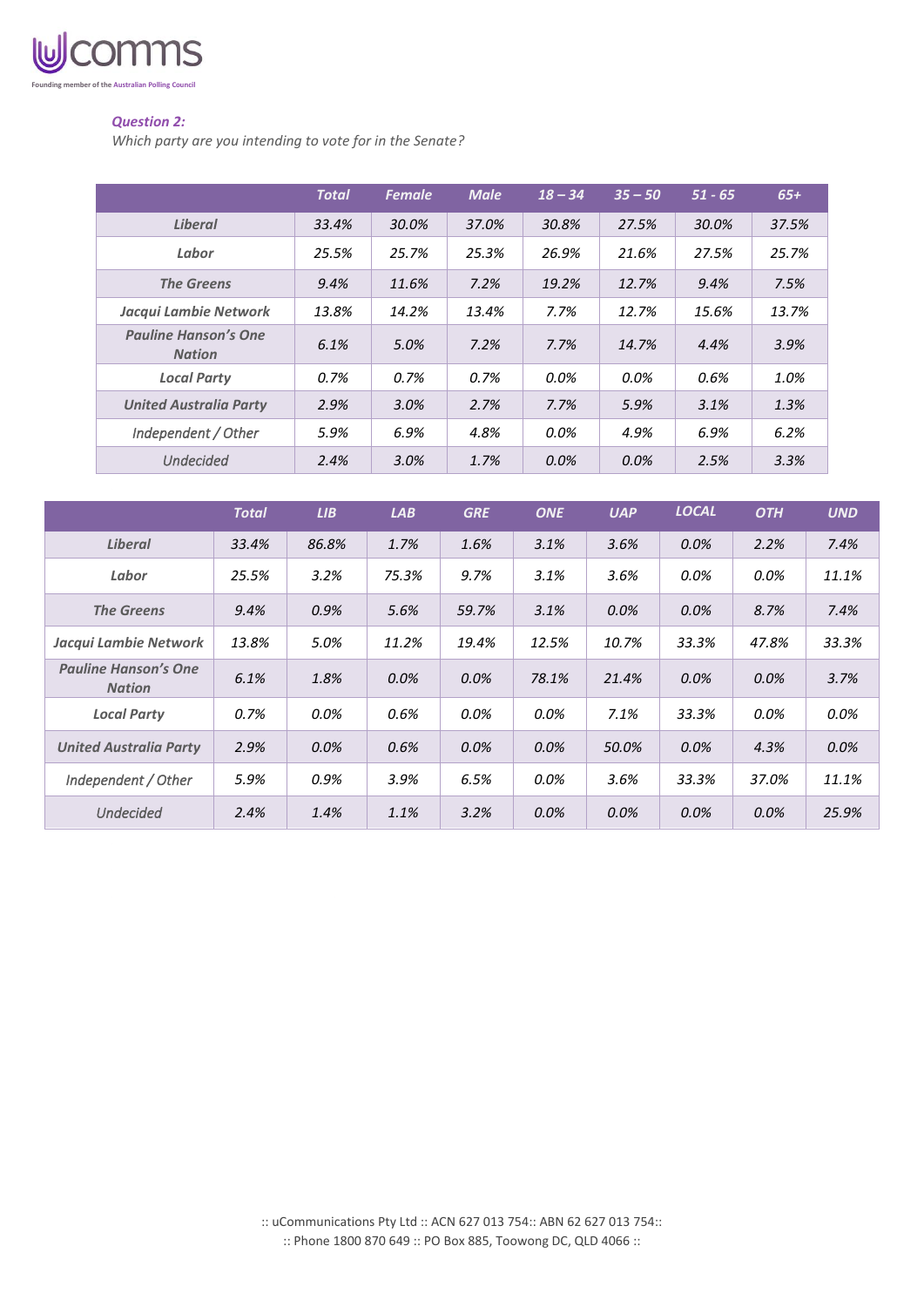

## *Question 2a:*

*Being undecided to which of the following do you have even a slight leaning?*

|                                              | <b>Total</b> | <b>Female</b> | <b>Male</b> | $18 - 34$ | $35 - 50$ | $51 - 65$ | $65+$   |
|----------------------------------------------|--------------|---------------|-------------|-----------|-----------|-----------|---------|
| <b>Liberal</b>                               | 28.6%        | 11.1%         | 60.0%       | $0.0\%$   | $0.0\%$   | 0.0%      | 40.0%   |
| Labor                                        | 21.4%        | 33.3%         | $0.0\%$     | 0.0%      | 0.0%      | 25.0%     | 20.0%   |
| <b>The Greens</b>                            | 7.1%         | 0.0%          | 20.0%       | 0.0%      | 0.0%      | $0.0\%$   | 10.0%   |
| Jacqui Lambie Network                        | 28.6%        | 44.4%         | 0.0%        | $0.0\%$   | 0.0%      | 50.0%     | 20.0%   |
| <b>Pauline Hanson's One</b><br><b>Nation</b> | 0.0%         | 0.0%          | 0.0%        | $0.0\%$   | $0.0\%$   | $0.0\%$   | 0.0%    |
| <b>Local Party</b>                           | 0.0%         | $0.0\%$       | $0.0\%$     | $0.0\%$   | 0.0%      | $0.0\%$   | $0.0\%$ |
| <b>United Australia Party</b>                | 0.0%         | 0.0%          | 0.0%        | 0.0%      | 0.0%      | $0.0\%$   | 0.0%    |
| Independent / Other                          | 14.3%        | 11.1%         | 20.0%       | 0.0%      | 0.0%      | 25.0%     | 10.0%   |

|                                              | <b>Total</b> | LIB     | LAB     | <b>GRE</b> | <b>ONE</b> | <b>UAP</b> | <b>LOCAL</b> | <b>OTH</b> | <b>UND</b> |
|----------------------------------------------|--------------|---------|---------|------------|------------|------------|--------------|------------|------------|
| Liberal                                      | 28.6%        | 100.0%  | 0.0%    | 0.0%       | 0.0%       | 0.0%       | 0.0%         | $0.0\%$    | 14.3%      |
| Labor                                        | 21.4%        | 0.0%    | 50.0%   | 0.0%       | $0.0\%$    | 0.0%       | 0.0%         | 0.0%       | 28.6%      |
| <b>The Greens</b>                            | 7.1%         | $0.0\%$ | 0.0%    | 50.0%      | 0.0%       | 0.0%       | 0.0%         | 0.0%       | 0.0%       |
| Jacqui Lambie Network                        | 28.6%        | 0.0%    | 50.0%   | 0.0%       | 0.0%       | 0.0%       | 0.0%         | 0.0%       | 42.9%      |
| <b>Pauline Hanson's One</b><br><b>Nation</b> | 0.0%         | 0.0%    | $0.0\%$ | 0.0%       | 0.0%       | 0.0%       | 0.0%         | $0.0\%$    | 0.0%       |
| <b>Local Party</b>                           | 0.0%         | 0.0%    | $0.0\%$ | 0.0%       | 0.0%       | $0.0\%$    | 0.0%         | 0.0%       | 0.0%       |
| <b>United Australia Party</b>                | 0.0%         | $0.0\%$ | $0.0\%$ | 0.0%       | 0.0%       | $0.0\%$    | 0.0%         | $0.0\%$    | 0.0%       |
| Independent / Other                          | 14.3%        | 0.0%    | 0.0%    | 50.0%      | $0.0\%$    | 0.0%       | 0.0%         | 0.0%       | 14.3%      |

*Note: Only respondents who answered "Undecided" in Question 2 were asked Question 2a*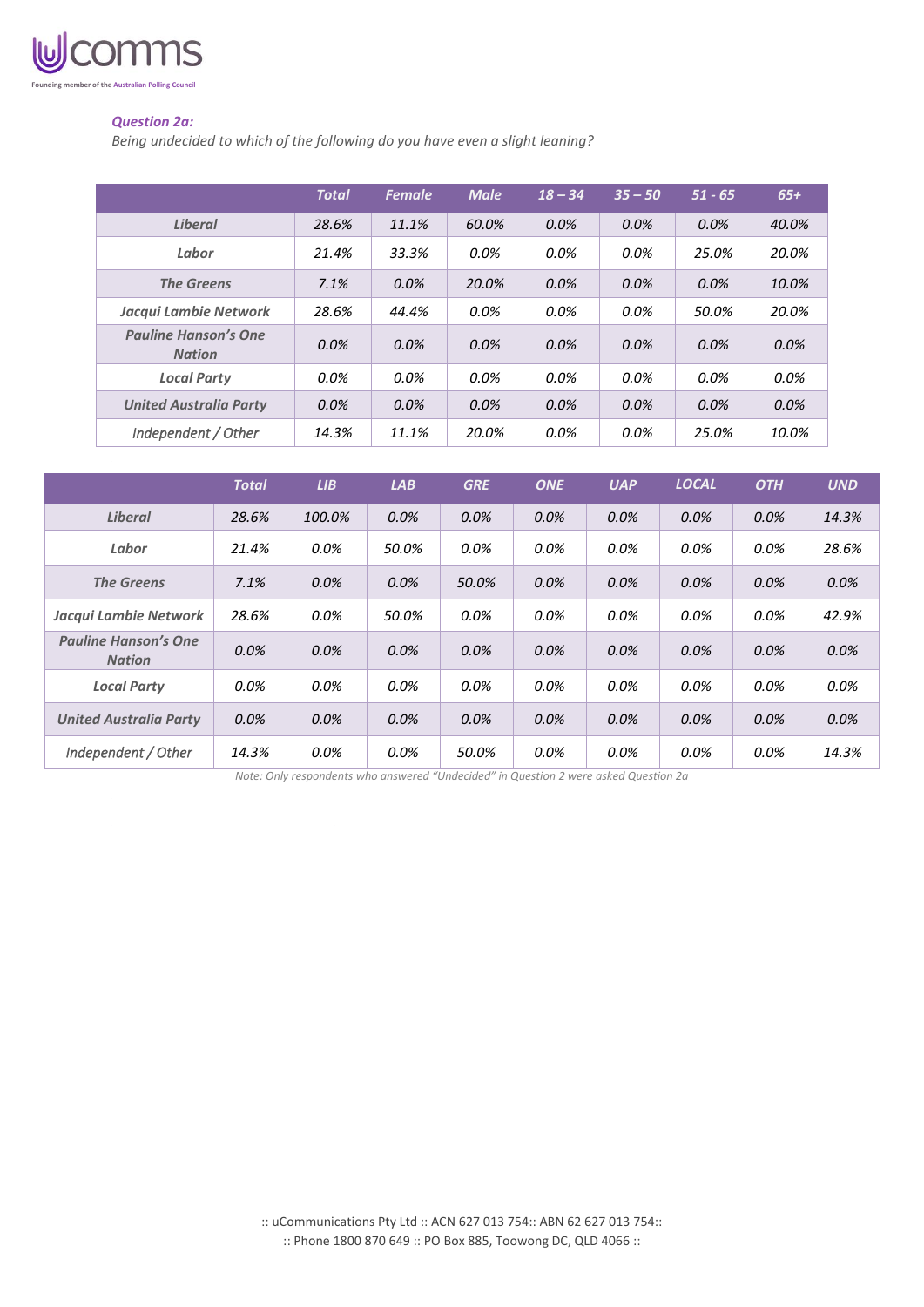

### *Question 3:*

*Should Australia pass 'truth in political advertising' laws so that it is illegal for political parties and candidates to publish ads that are inaccurate or misleading?*

|                     | <b>Total</b> | <b>Female</b> | <b>Male</b> | $18 - 34$ | $35 - 50$ | $51 - 65$ | $65+$ |
|---------------------|--------------|---------------|-------------|-----------|-----------|-----------|-------|
| Yes                 | 84.4%        | 85.1%         | 83.6%       | 76.9%     | 83.3%     | 88.1%     | 83.4% |
| No                  | 6.7%         | 4.3%          | 9.2%        | 11.5%     | 7.8%      | 5.0%      | 6.8%  |
| Unsure / Don't know | 8.9%         | 10.6%         | 7.2%        | 11.5%     | 8.8%      | 6.9%      | 9.8%  |

|                            | Total | LIB.  | LAB   | <b>GRE</b> | <b>ONE</b> | <b>UAP</b> | <b>LOCAL</b> | <b>OTH</b> | <b>UND</b> |
|----------------------------|-------|-------|-------|------------|------------|------------|--------------|------------|------------|
| <b>Yes</b>                 | 84.4% | 83.1% | 90.4% | 87.1%      | 81.3%      | 71.4%      | 66.7%        | 80.4%      | 74.1%      |
| No                         | 6.7%  | 7.3%  | 5.6%  | 1.6%       | 12.5%      | 10.7%      | 0.0%         | 6.5%       | 11.1%      |
| <b>Unsure / Don't know</b> | 8.9%  | 9.6%  | 3.9%  | 11.3%      | 6.3%       | 17.9%      | 33.3%        | 13.0%      | 14.8%      |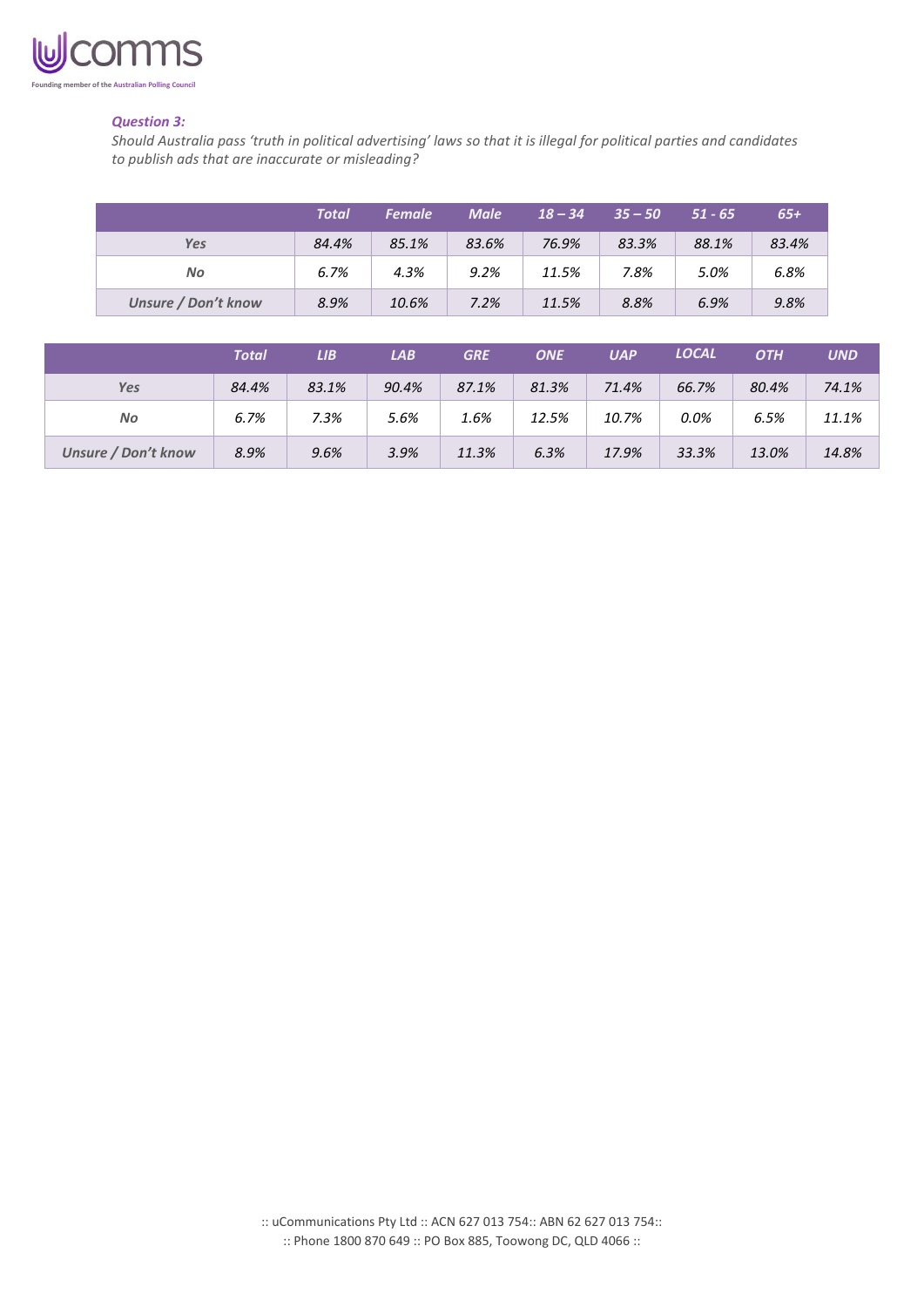

### *Question 4:*

*A Commonwealth Integrity Commission, also known as an anti-corruption watchdog, would investigate corruption within federal law enforcement, the public service, service providers, contractors, federal parliamentarians, and their staff.*

*Do you support or oppose setting up a Commonwealth Integrity Commission?*

|                         | <b>Total</b> | <b>Female</b> | <b>Male</b> | $18 - 34$ | $35 - 50$ | $51 - 65$ | $65+$ |
|-------------------------|--------------|---------------|-------------|-----------|-----------|-----------|-------|
| <b>Strongly support</b> | 72.4%        | 75.2%         | 69.5%       | 69.2%     | 68.6%     | 73.8%     | 73.3% |
| <b>Support</b>          | 17.5%        | 15.5%         | 19.5%       | 7.7%      | 17.6%     | 17.5%     | 18.2% |
| <b>Oppose</b>           | 3.7%         | 2.0%          | 5.5%        | 11.5%     | 4.9%      | 4.4%      | 2.3%  |
| <b>Strongly oppose</b>  | 2.0%         | 1.3%          | 2.7%        | 3.8%      | $0.0\%$   | 0.6%      | 3.3%  |
| <b>Undecided</b>        | 4.4%         | 5.9%          | 2.7%        | 7.7%      | 8.8%      | 3.8%      | 2.9%  |

|                         | <b>Total</b> | LIB   | LAB   | <b>GRE</b> | <b>ONE</b> | <b>UAP</b> | <b>LOCAL</b> | <b>OTH</b> | <b>UND</b> |
|-------------------------|--------------|-------|-------|------------|------------|------------|--------------|------------|------------|
| <b>Strongly support</b> | 72.4%        | 56.6% | 87.1% | 88.7%      | 65.6%      | 75.0%      | 66.7%        | 84.8%      | 51.9%      |
| <b>Support</b>          | 17.5%        | 26.0% | 8.4%  | 9.7%       | 21.9%      | 17.9%      | 0.0%         | 10.9%      | 33.3%      |
| <b>Oppose</b>           | 3.7%         | 7.8%  | 1.1%  | 0.0%       | 3.1%       | 7.1%       | 0.0%         | 0.0%       | 0.0%       |
| <b>Strongly oppose</b>  | 2.0%         | 4.1%  | 0.0%  | 0.0%       | 0.0%       | 0.0%       | 0.0%         | 4.3%       | 3.7%       |
| <b>Undecided</b>        | 4.4%         | 5.5%  | 3.4%  | 1.6%       | 9.4%       | 0.0%       | 33.3%        | 0.0%       | 11.1%      |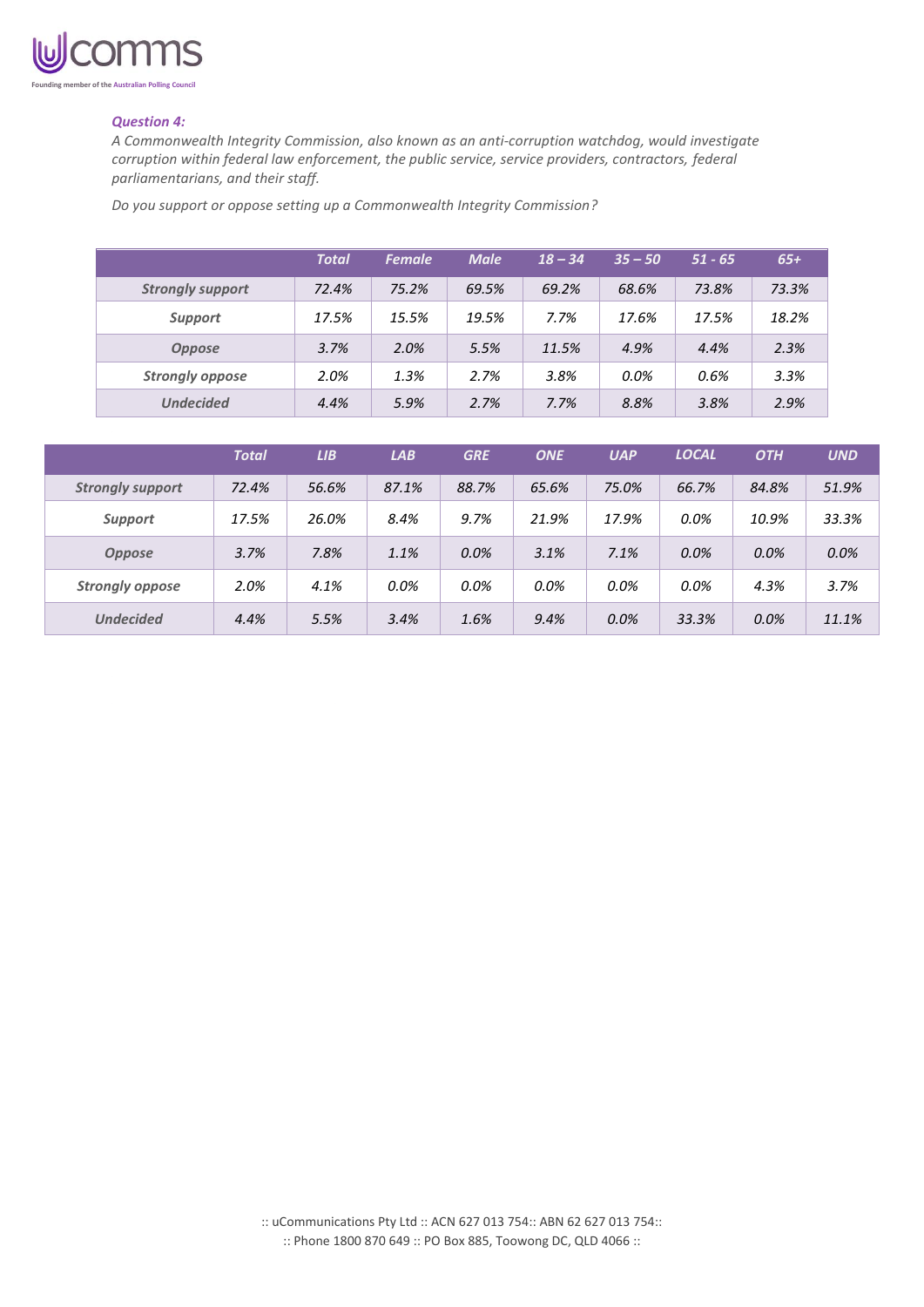

# *Question 5:*

*If there is a Commonwealth Integrity Commission, should it have the power to hold public hearings?*

|                            | <b>Total</b> | <b>Female</b> | <b>Male</b> | $18 - 34$ | $35 - 50$ | $51 - 65$ | $65+$ |
|----------------------------|--------------|---------------|-------------|-----------|-----------|-----------|-------|
| <b>Yes</b>                 | 76.8%        | 76.9%         | 76.7%       | 69.2%     | 67.6%     | 79.4%     | 79.2% |
| No                         | 8.4%         | 6.6%          | 10.3%       | 23.1%     | 9.8%      | 7.5%      | 7.2%  |
| <b>Unsure / Don't know</b> | 14.8%        | 16.5%         | 13.0%       | 7.7%      | 22.5%     | 13.1%     | 13.7% |

|                     | Total | LIB.  | LAB   | <b>GRE</b> | <b>ONE</b> | <b>UAP</b> | <b>LOCAL</b> | <b>OTH</b> | <b>UND</b> |
|---------------------|-------|-------|-------|------------|------------|------------|--------------|------------|------------|
| <b>Yes</b>          | 76.8% | 58.4% | 92.1% | 90.3%      | 84.4%      | 78.6%      | 100.0%       | 89.1%      | 59.3%      |
| No                  | 8.4%  | 17.8% | 2.8%  | 0.0%       | 0.0%       | 10.7%      | 0.0%         | 2.2%       | 7.4%       |
| Unsure / Don't know | 14.8% | 23.7% | 5.1%  | 9.7%       | 15.6%      | 10.7%      | 0.0%         | 8.7%       | 33.3%      |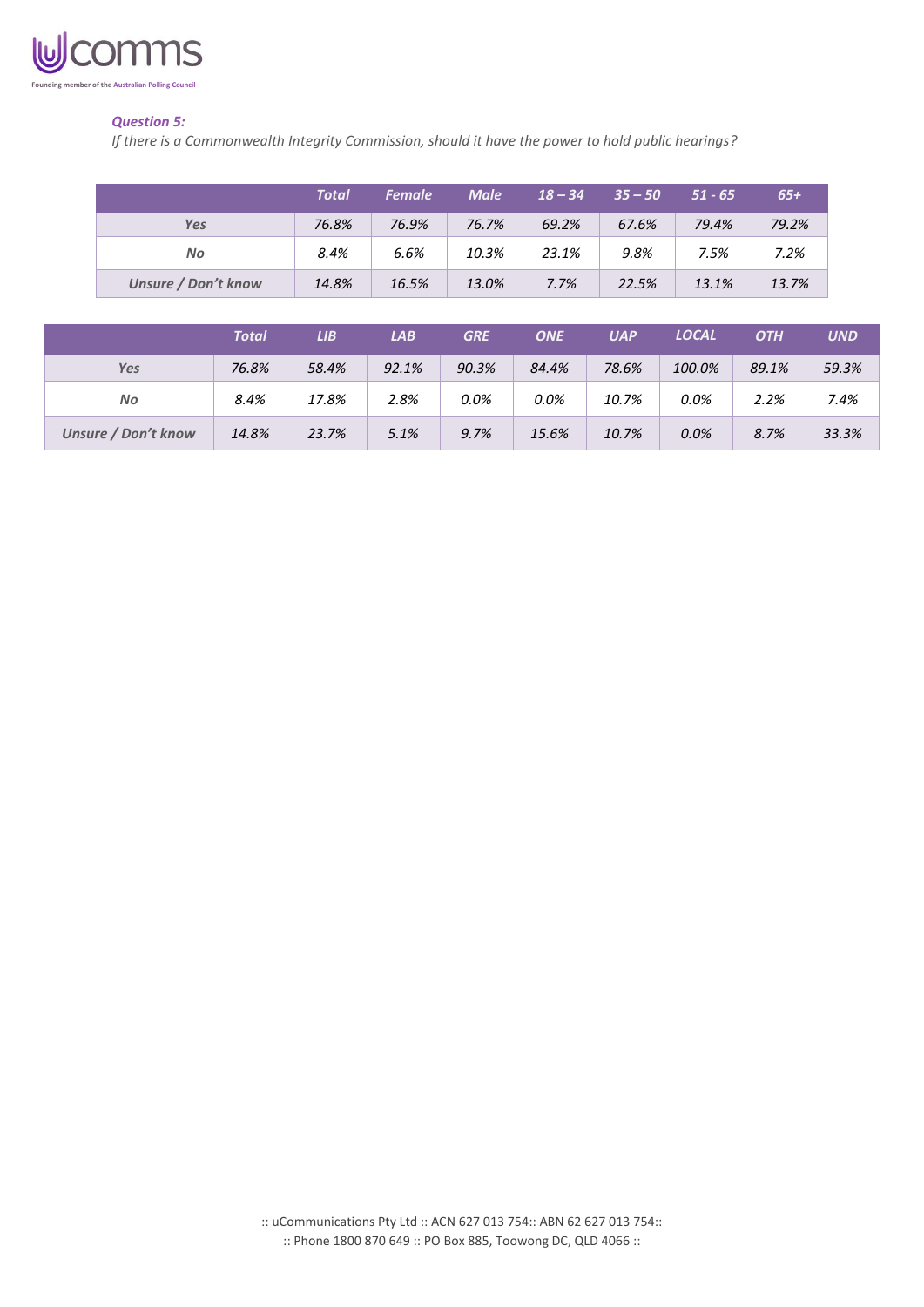

### *Question 6:*

*If there is a Commonwealth Integrity Commission, should it have the power to receive and act on whistleblower complaints?*

|                     | <b>Total</b> | <b>Female</b> | <b>Male</b> | $18 - 34$ | $35 - 50$ | $51 - 65$ | $65+$ |
|---------------------|--------------|---------------|-------------|-----------|-----------|-----------|-------|
| Yes                 | 82.7%        | 86.1%         | 79.1%       | 65.4%     | 75.5%     | 88.8%     | 83.4% |
| No                  | 7.4%         | 3.3%          | 11.6%       | 23.1%     | 2.9%      | 5.6%      | 8.5%  |
| Unsure / Don't know | 9.9%         | 10.6%         | 9.2%        | 11.5%     | 21.6%     | 5.6%      | 8.1%  |

|                     | Total | LIB.  | <b>LAB</b> | <b>GRE</b> | <b>ONE</b> | <b>UAP</b> | <b>LOCAL</b> | <b>OTH</b> | <b>UND</b> |
|---------------------|-------|-------|------------|------------|------------|------------|--------------|------------|------------|
| Yes                 | 82.7% | 69.9% | 91.6%      | 91.9%      | 84.4%      | 85.7%      | 100.0%       | 93.5%      | 81.5%      |
| No                  | 7.4%  | 13.2% | 5.1%       | 1.6%       | 0.0%       | 10.7%      | 0.0%         | 4.3%       | 0.0%       |
| Unsure / Don't know | 9.9%  | 16.9% | 3.4%       | 6.5%       | 15.6%      | 3.6%       | 0.0%         | 2.2%       | 18.5%      |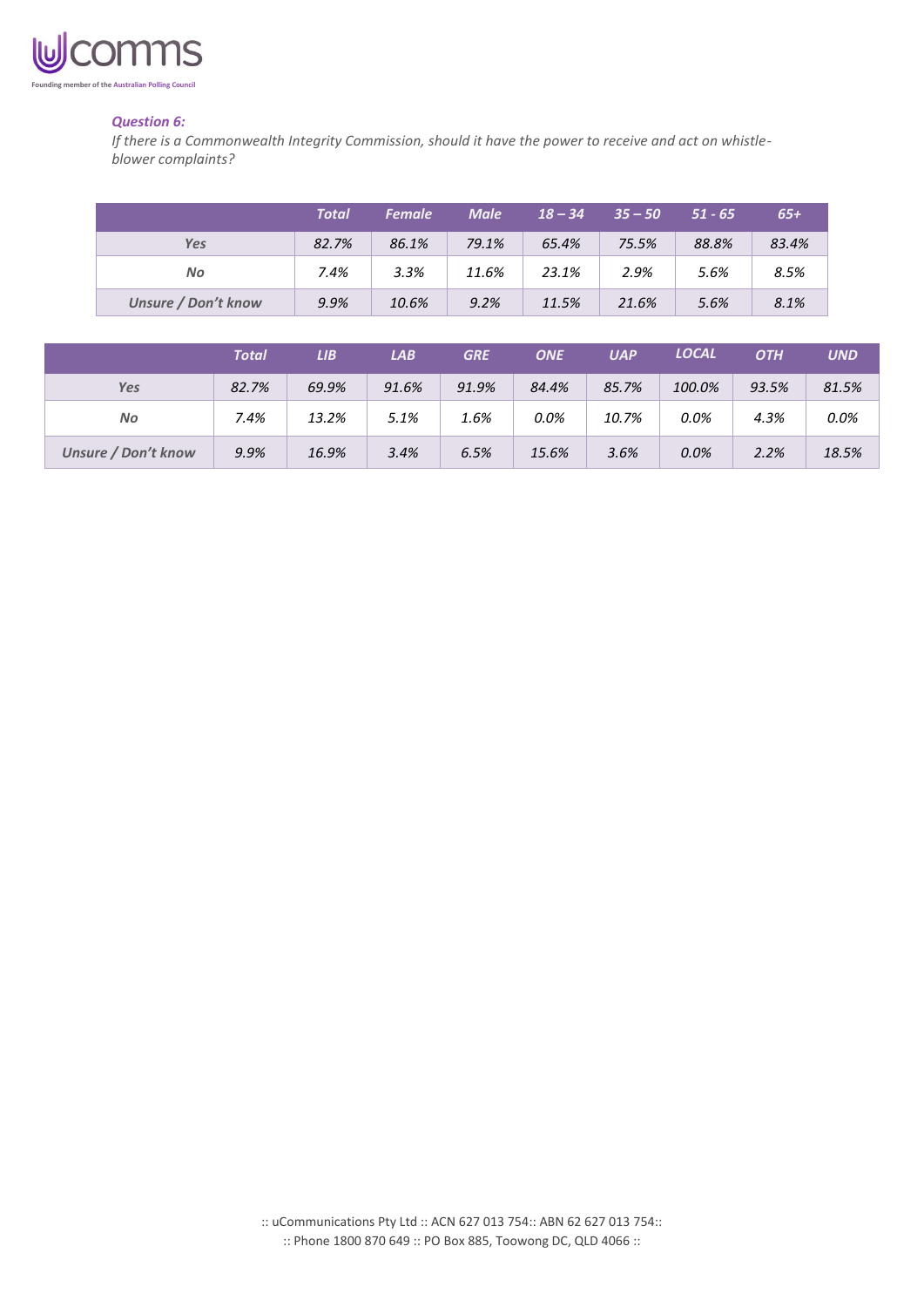

#### *Question 7:*

*A government grant is money allocated to a project for the benefit of a community, for example to upgrade a sports facility. Some grants are allocated based on the discretion of government ministers.* 

*Do you agree or disagree with the following statement?*

*"All government grants funding should be allocated based on need in an open, competitive process."*

|                          | <b>Total</b> | <b>Female</b> | <b>Male</b> | $18 - 34$ | $35 - 50$ | $51 - 65$ | $65+$ |
|--------------------------|--------------|---------------|-------------|-----------|-----------|-----------|-------|
| <b>Strongly Agree</b>    | 76.5%        | 81.5%         | 71.2%       | 65.4%     | 72.5%     | 76.9%     | 78.5% |
| Agree                    | 15.1%        | 12.9%         | 17.5%       | 11.5%     | 16.7%     | 16.9%     | 14.0% |
| <b>Disagree</b>          | 4.2%         | 2.3%          | 6.2%        | 19.2%     | 4.9%      | 1.9%      | 3.9%  |
| <b>Strongly disagree</b> | 1.0%         | 1.0%          | 1.0%        | 0.0%      | 0.0%      | 1.9%      | 1.0%  |
| <b>Unsure/Don't know</b> | 3.2%         | 2.3%          | 4.1%        | 3.8%      | 5.9%      | 2.5%      | 2.6%  |

|                          | <b>Total</b> | LIB   | LIB   | LAB   | <b>GRE</b> | <b>ONE</b> | <b>UAP</b> | <b>LOCAL</b> | <b>OTH</b> |
|--------------------------|--------------|-------|-------|-------|------------|------------|------------|--------------|------------|
| <b>Strongly Agree</b>    | 76.5%        | 64.4% | 87.1% | 88.7% | 81.3%      | 82.1%      | 100.0%     | 78.3%        | 59.3%      |
| Agree                    | 15.1%        | 22.4% | 9.0%  | 8.1%  | 9.4%       | 14.3%      | 0.0%       | 15.2%        | 22.2%      |
| <b>Disagree</b>          | 4.2%         | 7.8%  | 1.1%  | 3.2%  | 0.0%       | 0.0%       | 0.0%       | 6.5%         | 3.7%       |
| <b>Strongly disagree</b> | 1.0%         | 1.8%  | 0.6%  | 0.0%  | 0.0%       | 3.6%       | 0.0%       | $0.0\%$      | 0.0%       |
| <b>Unsure/Don't know</b> | 3.2%         | 3.7%  | 2.2%  | 0.0%  | 9.4%       | 0.0%       | 0.0%       | 0.0%         | 14.8%      |

*This survey was conducted using phone survey methodology among 803 voters. Telephone numbers and the person within the household were selected at random. The results have been weighted by gender, age, and state population to reflect the population according to ABS figures. Please note that due to rounding, not all tables necessarily total 100% and subtotals may also vary. Copyright uCommunications Pty Ltd.*

> :: uCommunications Pty Ltd :: ACN 627 013 754:: ABN 62 627 013 754:: :: Phone 1800 870 649 :: PO Box 885, Toowong DC, QLD 4066 ::